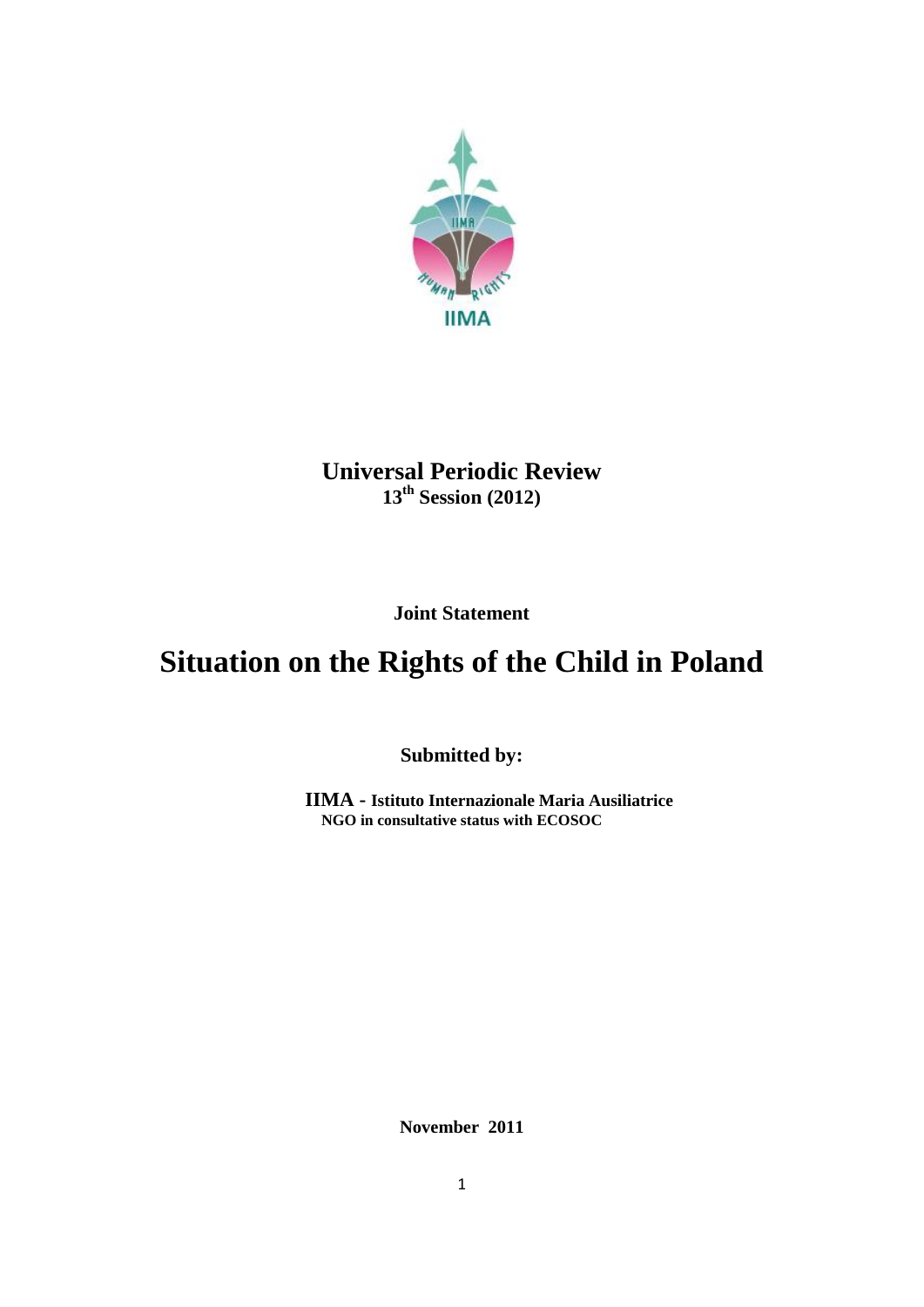#### **A. INTRODUCTION**

1. The following report is an *individual submission* of the above mentioned organization. Taking note of the significant advances achieved by Poland to improve the citizens' quality of life and guarantee the full enjoyment of their rights, this report seeks to focus on the major issues affecting children living in urban zones, specifically in Lodz and Warszawa. A special attention is brought to the situation of children of illegal migrants. Each section of the report conveys recommendations to the Government of Poland.

2. This report is a result of an intensive consultation process that took place over the course of four months. Ascribing to a methodology of empirical investigation, the data and information reflect the field experience of 428 operators, including professors, professional educators, volunteers and other actors involved in the formal and informal education of children and youth in the age range of 4-18 years. An open-ended questionnaire was sent to collect all pertinent information, considering the report that resulted from 1<sup>st</sup> cycle of the Universal Periodic Review. All information concerned the period from April 2008 to September 2011.

3. **IIMA** is an international NGO in special consultative status with the Economic and Social Council. IIMA is present in 95 countries where it provides education to children and adolescents, particularly the most disadvantaged and vulnerable.

#### **B. BIRTH REGISTRATION**

4. With much satisfaction, we affirm the progress realized in this respect thanks to the close collaboration among civil society and State institutions. As a result, legislative and implementation measures were undertaken to ensure the registration at birth. However, we note with concern that children of illegal migrants still remain unregistered. This hampers their exercise of fundamental rights, including the right to health and the right to education.

#### *5. IIMA recommends Poland to:*

- *a) continue its efforts to assure birth registration of all children, including those of illegal migrants;*
- *b) carry out, through the media, awareness raising campaign to promote civil knowledge of the birth registration obligation and the procedure to complete it.*

#### **C. VULNERABLE GROUPS AND NON-DISCRIMINATION**

6. Illegal migrants, mainly Roma and Albanian, are among the most vulnerable groups in Poland. In particular, their children, who are left alone while the parents are at work, spend most part of the day begging on the streets, where they are also exposed to violence, including sexual abuse. As noted above, these children are often unregistered at birth, which hinders them from attending school. Their exclusion from the educational system not only negatively affects their right to education, but also their right to health. In fact, in Poland, children of illegal migrants have access to free health services only if enrolled at school. Otherwise, like all other migrants, they have a right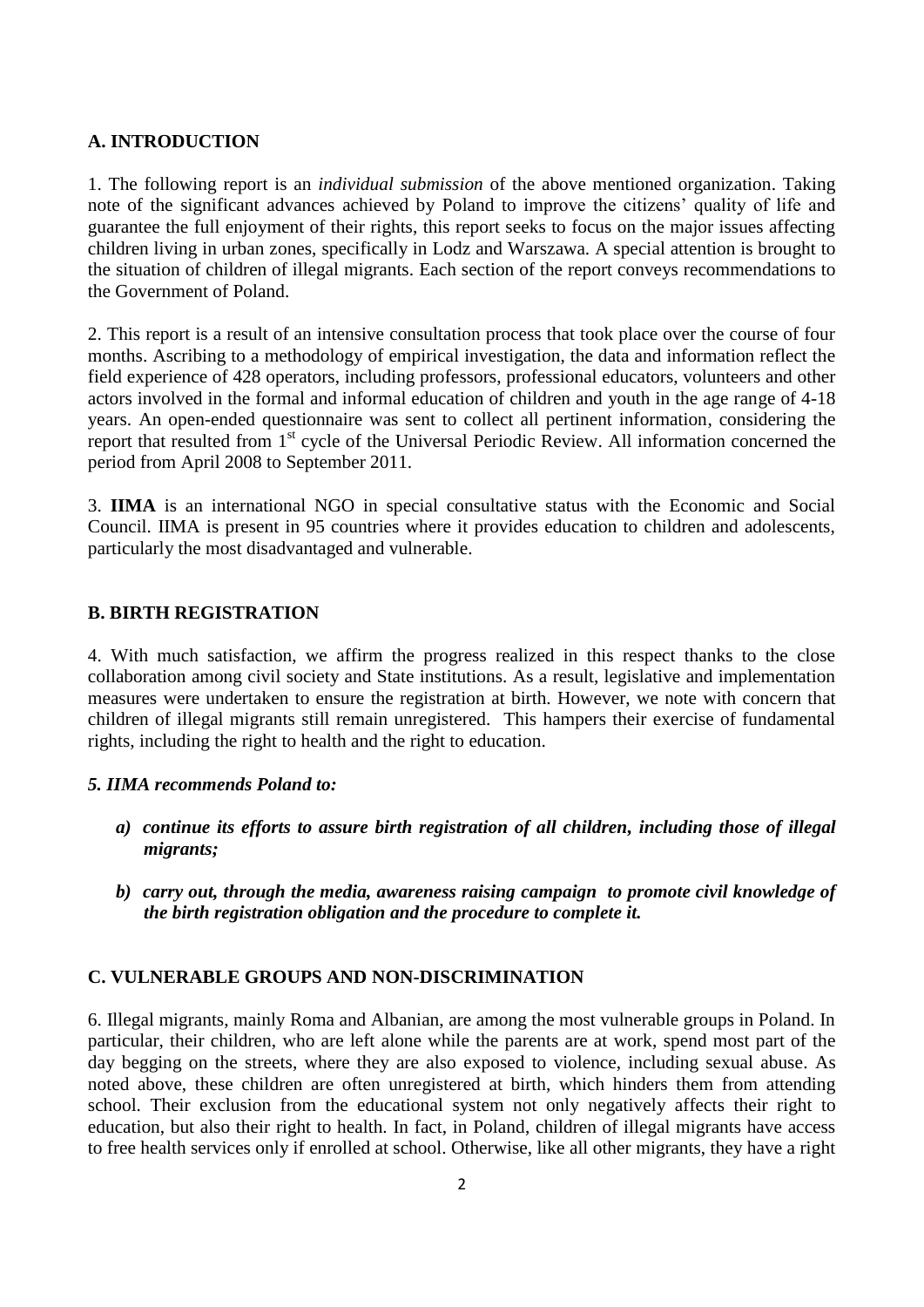to free health care only in life threatening situations. Consequently, these children suffer from serious discrimination in the exercise of their fundamental rights.

#### *7. Consequently, IIMA recommends Poland to:*

- *a) adopt preventative measures to combat discrimination de facto and de jure by guaranteeing all the basic services to children of illegal migrants;*
- *b) put in action sensitization campaigns through mass communication and educational structures, with the goal of promoting understanding of migration issues.*

#### **D. THE RIGHT TO EDUCATION**

8. While recognizing the progress in school attendance through several measures undertaken by the government, we note that several sections of the population still have low school attendance rates. Among them, we highlight children belonging to families living in difficult situations, as well as young boys and girls with drug and alcohol addictions.

9. With special regard to children of illegal migrant parents, we recognize that national legislation allows them to attend school. Nevertheless, we remain concerned because, *de facto*, the majority of these children is excluded from education.

10. Regarding free primary education, we highlight that, at present, teaching materials represent an extra cost for families. Furthermore, the high price of such materials is not affordable for middleincome families.

#### *11. Accordingly, IIMA recommends Poland to:*

- *a) adopt all necessary measures to guarantee full access to education for all children, especially those belonging to the most vulnerable groups;*
- *b) guarantee free primary education by reducing excessive costs for teaching materials;*
- *c) provide a specific assistance to children belonging to families living in difficult situation, as well as drug and alcohol addicted children in order to encourage them to attend school.*
- *d) promote awareness campaigns so that parents understand the importance of their children's completion of compulsory education (until 15 years of age);*

#### **E. THE RIGHT TO HEALTH**

12. *Access to health services***.** IIMA expresses deep concern for the general exclusion of illegal migrants from any free health care service, except for life threatening situations. Equally, we remain concerned over the fact that free health care is provided only to children who are enrolled at school.

13. *Alcohol and drug addictions***.** Children and adolescents in Poland are deeply involved in alcohol and drug consumption. The average age at which children acquire addictive habits is 14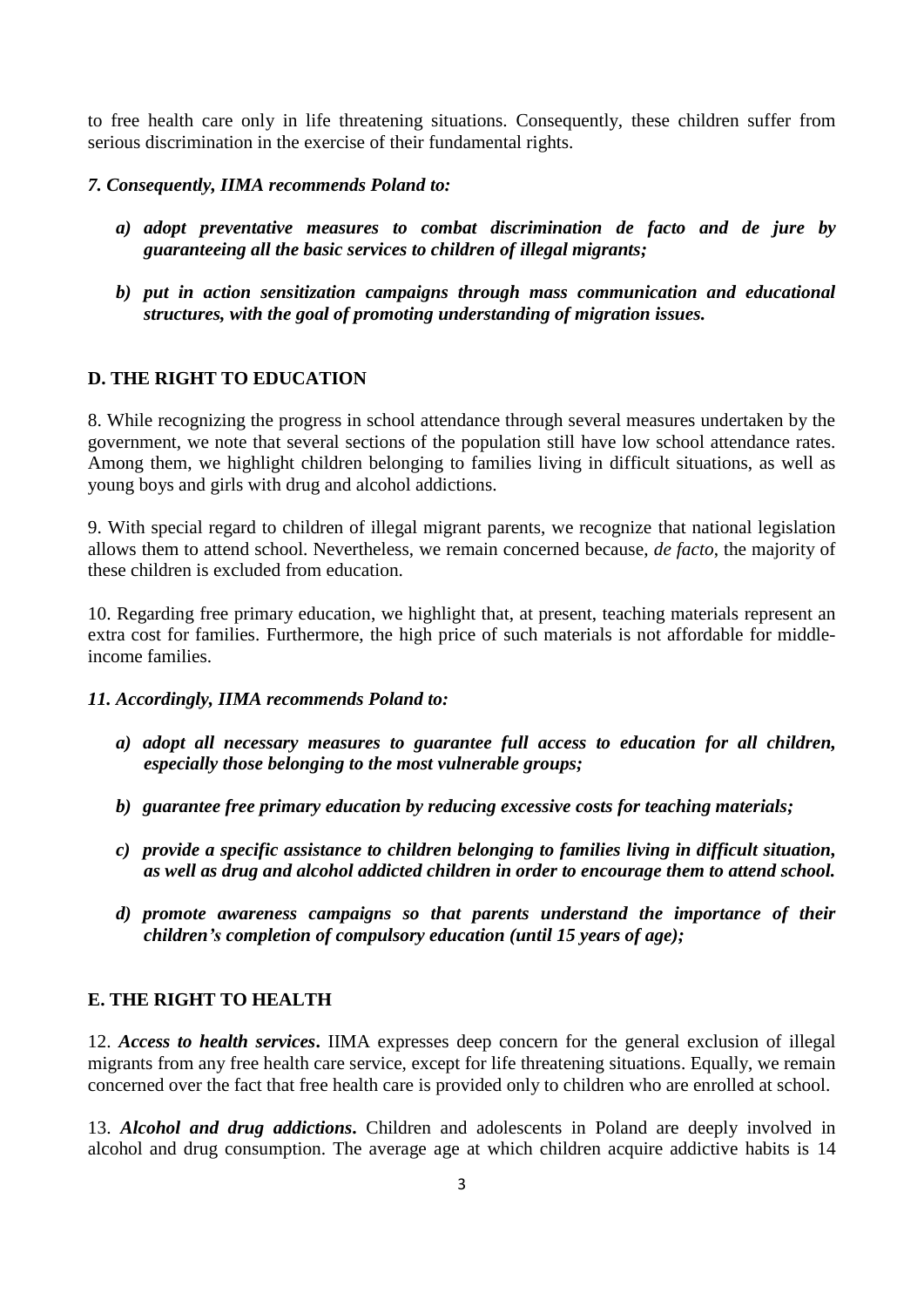years of age. We stress with concern that the phenomenon of drug and alcohol addictions among youth is increasing.

#### *14. Consequently, IIMA recommends Poland to:*

- *a) guarantee the free health care also for the most disadvantaged groups, including illegal migrants and their children;*
- *b) provide drug and alcohol addicted youth with medical and psychological assistance in order to face this serious problem;*
- *c) adopt preventive measures, among which awareness raising campaigns through media, to combat drug and alcohol addictions among youth.*

#### **F. VIOLENCE AGAINST CHILDREN**

15. While recognizing the efforts undertaken by the government to sensitize Polish society in this regard, we report episodes of violence against children still occurring mainly at home. The domestic violence is very common, but not exclusive, in cases of parents with drug and alcohol addictions.

16. Furthermore, we acknowledge the efforts made by the government together with national NGOs and civil society in order to envisage effective measures for rehabilitation of the victims of such abuses. Indeed, mere legislative measures are not sufficient to effectively address this issue. Therefore, we encourage the government to accelerate such initiatives in order to ensure adequate assistance to the victims.

#### *17. IIMA urge the government of Poland to:*

- *a) take effective and comprehensive measures to eradicate violence against children, especially at home;*
- *b) adopt preventive measures, including awareness raising campaigns to discourage violence against children;*
- *c) continue its efforts aimed at ensuring free adequate assistance, including psychological support, to children victims of violence and abuse.*

#### **G. SEXUAL EXPLOITATION**

18. IIMA notes that the phenomenon of sexual exploitation in Poland mainly involves children of illegal migrants. As noted above, these children live abandoned to themselves, mostly on the streets where they are easily exposed to abuse or enrolled in sexual trade. Moreover, their recruitment for such activities is favored by the "illegal status" of their families, who fear to address public authorities for denunciation. Among the victims of sexual exploitation, young girls from age 10 to 17 are particularly affected. Yet, cases concerning even younger victims have been reported. Furthermore, we highlight also cases of pedophilia and sexual abuse through internet.